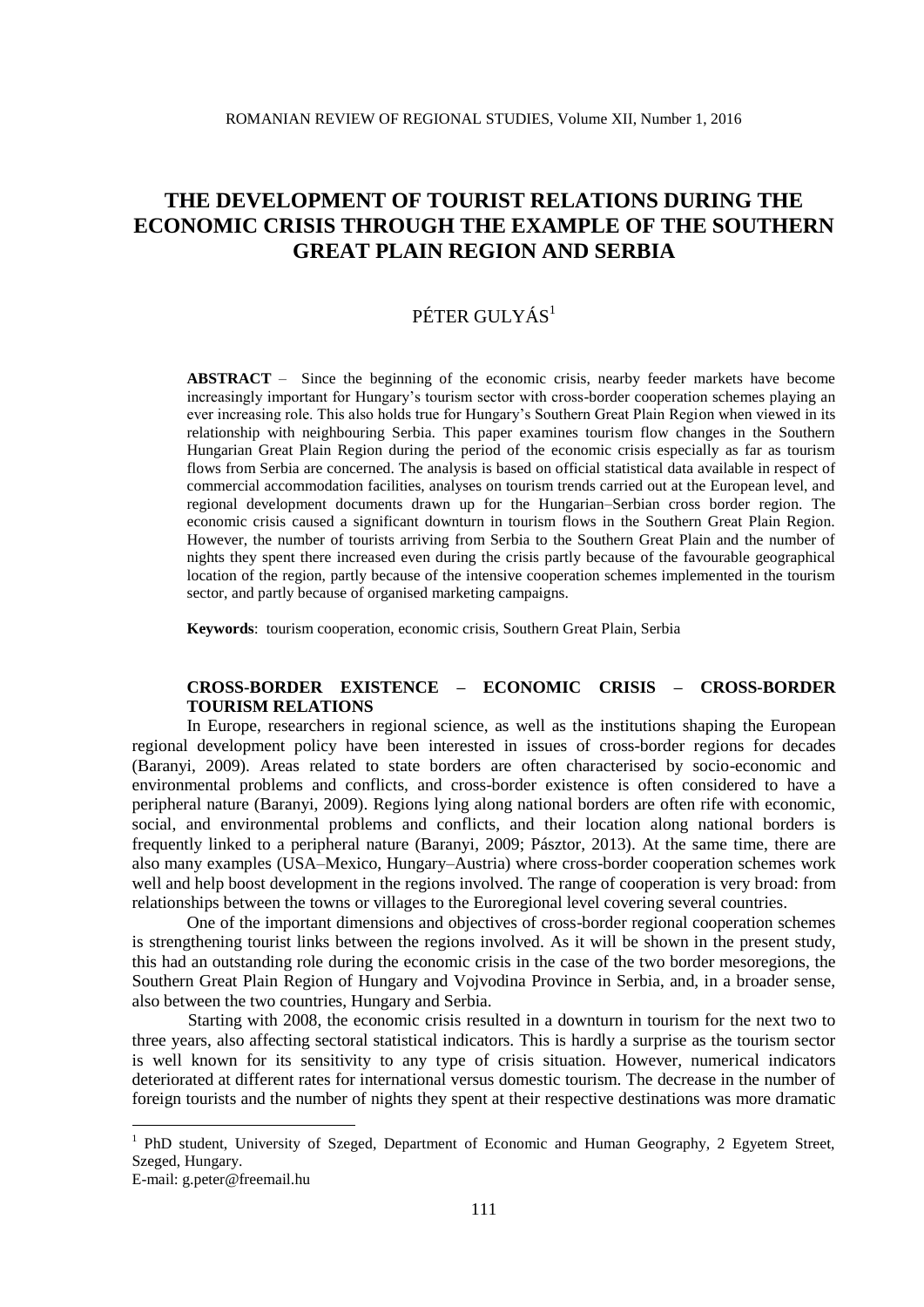than the drop in the comparable indicators seen in the domestic relation. It must be noted, however, that the impact of the crisis was very different from one country to another, as well as from one region to another. In fact, there were regions were certain sectors were actually able to grow during the crisis. Another peculiar feature of the impact the crisis had on tourism was that the average distance travelled to the selected destination became shorter, a trend boosting domestic tourism and shifting preference to nearby, neighbouring countries as far as the sector's foreign feeder markets are concerned (MT Zrt. 2012; Gomi Kft., 2009). In the case of the Southern Great Plain Region, the more or less strong tourism links between the region and the neighbouring countries became noticeably stronger.

However, the potential tourist relations were greatly influenced by the different types of borders. K. Czimre (2012) divided the borders of European member states into six categories based on whether they are internal borders of the EU, or, in the case of external borders, whether the neighbouring state is a candidate country, potential candidate country or not a candidate country. According to his classification, the Hungarian-Serbian border section of the Southern Great Plain Region is "a temporary external border with a candidate state" (Czimre, 2012). It must be mentioned here that in the case of the external EU borders, the development of cross-border relations and the increase in the number of arrivals and guest nights is also hindered by administrative factors. However, deleting the visa requirement between Hungary and Serbia in December 2009 was a great step forward and it also meant easing the administrative burden, as crossing the border became much easier than earlier. However, before going into how the actual data reflect these effects, I will analyse the impact of the crisis on the tourism of Hungary and of the Southern Great Plain Region.

# **THE IMPACT OF THE CRISIS ON TOURISM IN EUROPE AND HUNGARY**

While the number of tourists arriving to their respective destinations increased by 6.6% globally in 2010 with a 7.9% increase in tourism related revenues, Europe's relative share in these global totals decreased, while Asia and the Americas have gradually become true hotspots in terms of their tourism flows. While Europe maintains its leading position in world tourism both as a feeder market and as a tourist destination and the "Old Continent" still represents the greatest chunk in international tourism, its relative share has been consistently decreasing in terms of out-of-the-region trips departing from its feeder markets (MT Zrt., 2012). When viewing European tourism data only, it can be established that in 2011 the number of trips to European destinations increased by 6.4% as compared to the similar indicator of the previous year and surpassed the pre-crisis all-time high of the year 2008 (MT Zrt., 2012).

Tourism is a sector of growing significance of the Hungarian economy. Besides its share of nearly 10% in domestic GDP, calculated together with its multiplier effects, it also contributes to enhancing the quality of life and the international competitiveness of the country (Gomi Kft., 2009).

However, the world economic crisis started in 2008 had a negative effect also on the Hungarian economy. As result of reduced discretionary household incomes, people were forced to give up some of their spending, and travelling was one of the first things to give up. Lower income families could not afford any more even one holiday a year. Even those who had some income left to be spent on travel changed their travelling habits (Gomi Kft., 2009). The second or third trip planned for the specific year was cancelled or shortened. People became more sensitive to prices: they started to use accommodation of a lower quality category, travel distances were shortened both in Hungary and abroad and value for money services were prioritised. Of course, besides all this, there are groups of consumers who still have a stable income and are able to use the more expensive tourism services.

In line with increasing trends in international tourism, tourism within Hungary started to grow once again in 2010, primarily thanks to tourists arriving from abroad. In 2010, the foreign exchange balance of tourism increased by 5.7%, with the year 2011 contributing another 1% (MT Zrt., 2012).

Already in 2011, the number of guests at domestic commercial accommodation units and the number of guest nights exceeded the number in 2007, before the crisis. This seemingly positive picture is overshadowed by the fact that accommodation capacity has been significantly increased while the revenues of accommodation units have not increased. There was also some rearrangement within the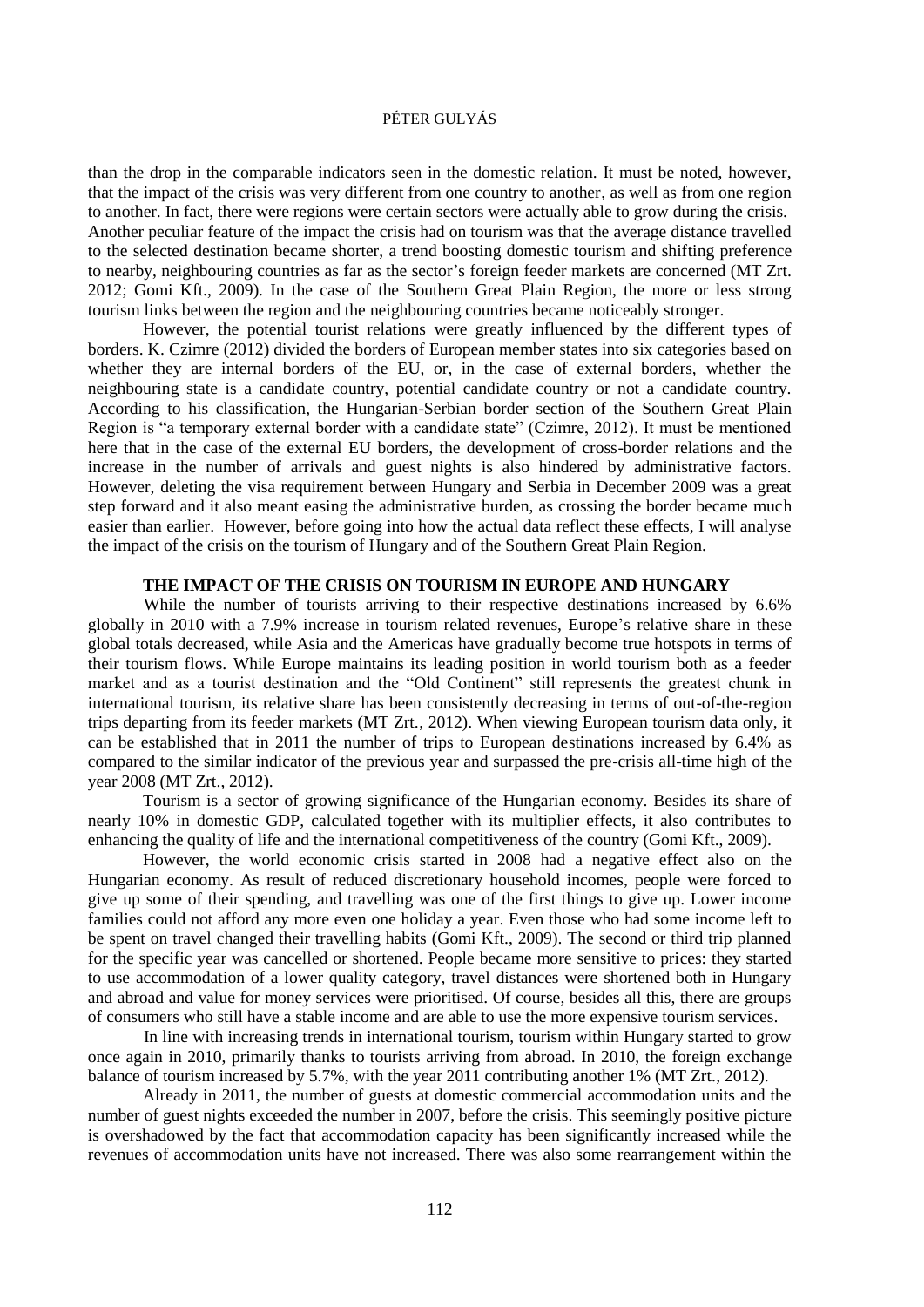sector, since in 2012 the proportion of guest nights generated by domestic tourism was higher than that related to inbound tourism.

Tourism in Hungary suffered significant losses due to the reduced number of trips, decreased arrivals and guest nights, shortened stays and reduced spending (Gomi Kft., 2009). The economic crisis highlighted questions of sustainability and competitiveness that had been forgotten before the crisis. At the same time, it also brought about changes with a positive effect on the development of tourism in specific regions.

#### **METHODOLOGY**

The area under review, namely the tourist region of the Southern Great Plain, is located in the southeast of Hungary and consists of the three counties of Bács-Kiskun, Békés, and Csongrád. As far as its total area is concerned, it is the largest tourist region in Hungary. It takes  $6<sup>th</sup>$  position among the country's tourist regions in terms of its tourism flows. Its principal tourism related products include health tourism thanks to its richness in medicinal and thermal waters, cultural tourism on the basis of its diverse cultural and architectural heritage, and active and ecotourism, which utilise the region's natural attractions.

Hungary shares a common border with neighbouring Serbia along a length of 175 km. The border runs along Bács-Kiskun and Csongrád counties on the Hungarian side and the Autonomous Province of Vojvodina on the Serbian side, the four administrative units comprising the cross-border region.

In this paper, I analyse the Hungarian Central Statistical Office's official statistical data on tourism in respect of the commercial accommodation facilities of the region concerned during the period between 2008 and 2014. I detail the peculiarities of the tourist flows arriving from neighbouring Serbia to destinations within the Southern Great Plain, as well as the changes in those flows over time, while also studying the expansion of cross-border tourism links as reflected in the existing development documents.

## **THE DEVELOPMENT OF ARRIVALS AND GUEST NIGHTS IN THE SOUTHERN GREAT PLAIN REGION FROM 2008**

The negative effect of the crisis on tourism first appeared in the statistical data in 2009. The number of nights spent in commercial accommodation facilities decreased by 7% nationally, with the Southern Great Plain region suffering a higher than average decline at a rate of 9%, which brought it to a level lower than that of the year 2005. In 2010, the region closed the year with an increase of 0.9% compared to the previous year. Therefore, it can be stated that, on the whole, there was no further decline, and the tourism sector in Bács-Kiskun, Békés and Csongrád Counties could even boast of some growth. The following year witnessed some really significant progress: in 2011, the region achieved a growth rate three times that of the national average. This could be maintained and even increased by more than 2% in 2012. Overall, the number of guest nights was 11.05% higher in 2013 and 27.46% higher at the end of 2014 than in 2008 (Figure 1). The number of guest nights at commercial accommodation units also grew at a similar rate between 2008 and 2014 (+26.84%).

The process of recovery from the shock caused by the crisis started, and the statistical data of 2013-2014 suggest a positive picture at first glance. At the same time, some other factors altered the picture in a negative direction: there was a rather significant, 30% capacity increase in commercial accommodation and, if we examine the utilisation of the capacity of accommodation units, we can see that the utilisation of accommodation capacity, which was not too high originally (19.1% in 2008), decreased by 0.7% by 2014, while the utilisation of the number of available rooms increased only by 0.4% from the relatively low base rate (31.6% in 2008). As we can see, the indicators of the region are not as favourable as one may have assumed.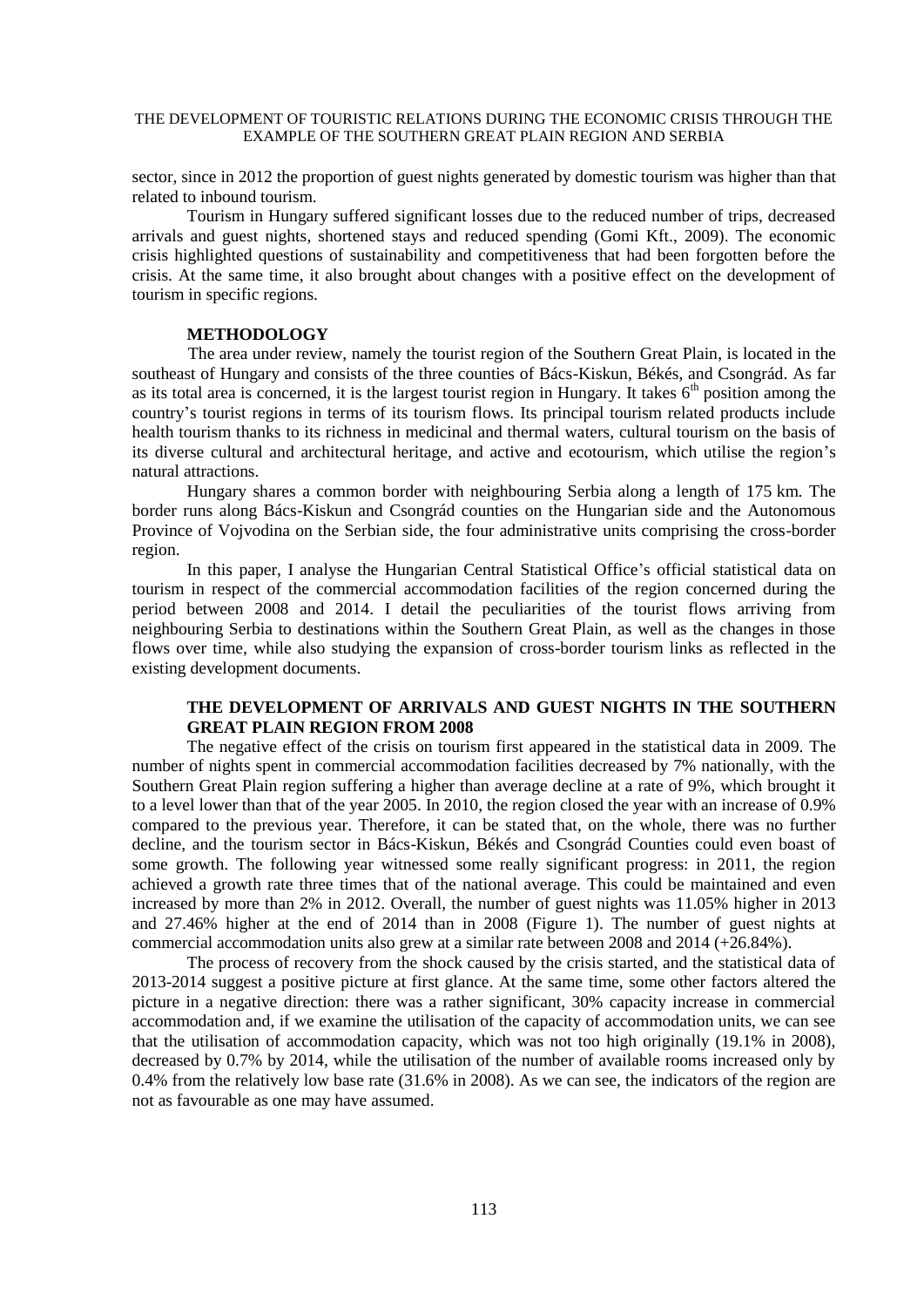

**Figure 1**. *The development of the number of guest nights in the Southern Great Plain in 2008-2014* Source: Central Statistical Office, the author's calculation

In addition, there are great differences in the situation of tourism in the Southern Great Plain by areas, towns or villages and the types of accommodation. In general, we can state that those places of accommodation and towns or villages were able to survive the crisis and even produce growth, which could provide value for money tourism services, or implement developments with their own investments or with EU funds (e.g. in Gyula or Mórahalom). Major investments driving foreign working capital, which cannot or can only be related to tourism in an indirect way, also had a highly stimulating effect on tourism in specific regions. A highly representative example of this is the Mercedes factory built in Kecskemét, which resulted in a drastic increase in the number of German MICE guests from one year to the next. Regarding the different types of accommodation, the greatest losses were suffered by accommodation units belonging to lower categories, where there had been no development implemented.

We can see that the increase in the number of arrivals and guest nights in the region was based on two pillars between 2008 and 2014. On the one hand, domestic tourism strengthened, confirming its position by a 26.9% increase in guest nights (the rise in 2014 was especially significant). On the other hand, inbound tourism also increased dynamically. Here, the rate of growth was 29.4% compared to the data in 2008 (Figure 2).



**Figure 2**. *Number of domestic and international guest nights in the Southern Great Plain* Source: Central Statistical Office, the author's calculation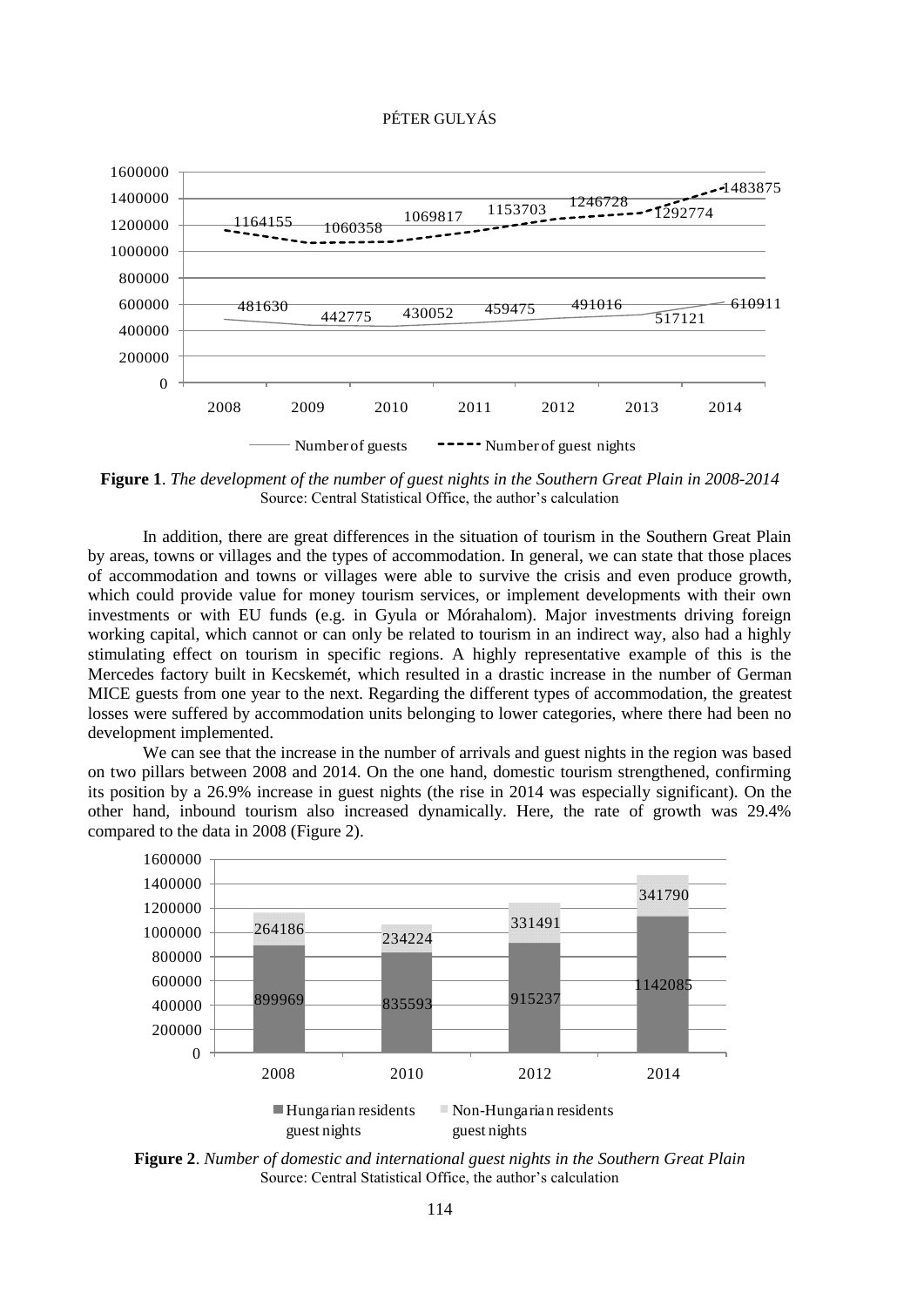

As result of the higher growth rate of international tourist arrivals and guest nights, by 2014 this segment represented a bigger share of all the guest nights than 6 years before (Figure 3).

**Figure 3**. *The share of domestic and international guest nights in the Southern Great Plain* Source: Central Statistical Office, the author's calculation

Concerning the main foreign sending markets, Germany is still in a leading position, Romanian arrivals have moderately increased, and, due to the drastically increasing number of arrivals, by 2014, Serbia had firmly become the third foreign sending market in the region (Figure 4). This result is especially significant in the light of the fact that our southern neighbour was not among the first 10 sending countries in 2008.



**Figure 4**. *Main foreign sending markets of the Southern Great Plain Region, 2008 (left) and 2013 (right)* Source: Central Statistical Office, the author's calculation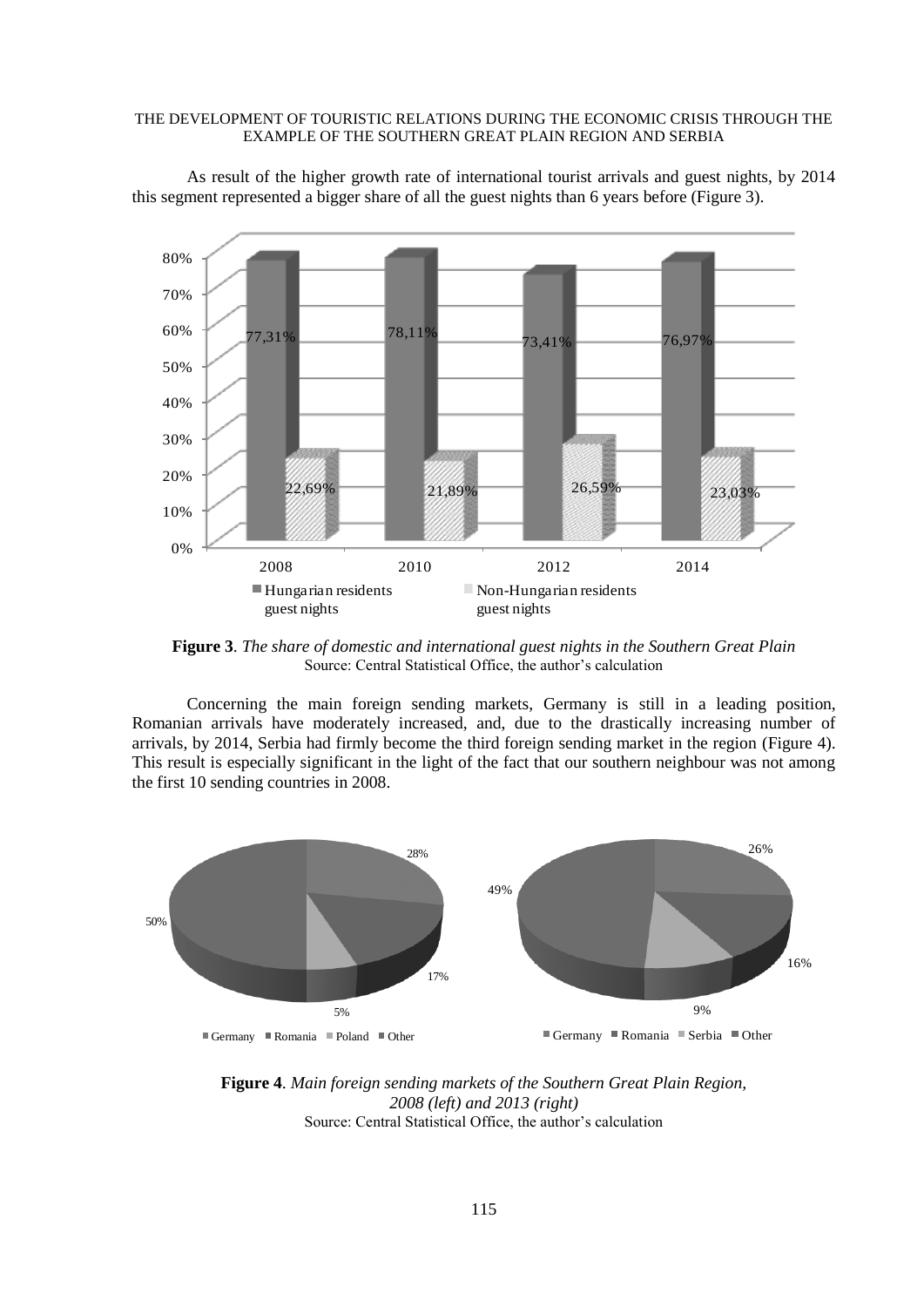Tourism in the Southern Great Plain Region is still rather concentrated (Gulyás, 2009), as in 2014, more than 50% of commercial accommodation was registered in only three towns (Gyula, Szeged, Kecskemét). The list of the most important receiving towns was rearranged, in 2011 the leading place concerning guest nights was taken over from Szeged by Gyula. The changes also affected the ranking of the region's settlements as tourist destinations. After several years of dynamic expansion in terms of tourist nights spent, the city of Gyula took the lead as the most popular destination in 2011, not only pushing Szeged out of position, but also making it into the group of the ten most popular domestic tourist destinations nationally.

In addition to the three most important destinations, in the past 5 years, the number of arrivals and guest nights also significantly increased in Békéscsaba, Szarvas and Mórahalom (Figure 5). With over 50,000 guest nights by 2014, these towns had become key tourism destinations in the region.

## **DO BORDERS DIVIDE OR CONNECT? RELATIONS ALONG THE HUNGARIAN-SERBIAN BORDER**

Cross-border cooperation plays a key role in the development of neighbouring regions. In most cases success will depend on the quality of the relationship (Kovács, 2012). Of course, the existence of a state border does not mean in itself automatic isolation between the citizens of the two states and, in a favourable situation, in the case of open-type borders, it can even have a connecting nature (Hardi, 2001). According to Hardi, if the socio-economic relations between the regions divided by the border gradually expand, then the two areas will move towards the creation of a common border region providing the two sides with mutual benefits and resulting in harmonious development. This may happen in several dimensions, namely in the political, economic, population, institutional and spatial structural dimensions (Hardi, 2001).

It is Serbia's declared intention to become a member of the European Union and the country now has the status of candidate state, so the political dimension seems positive. The population dimension has always been strong, as the wider offer in Hungary may easily ensure good relations.

It is also highly probable that the economic dimension will develop in a favourable direction, as it is the fundamental interest of economic players in both countries to make use of the comparative advantages stemming from being close to each other. The spatial structural dimension also seems promising as the areas and citizens on the two sides of the border were traditionally connected by strong links before 1920. The past 15 years saw the implementation of the Danube–Criş–Mureş–Tisa Euroregion, the institutional structure behind cross-border cooperation. Closer ties (such as between the universities of Szeged, Hungary, and Novi Sad, Serbia) have developed within the region and various forms of tourism cooperation emerged (for example between the health tourism clusters of the Southern Hungarian Great Plain and Vojvodina, Serbia, or between the Tourism Association of the Southern Hungarian Great Plain Region and the Health Tourism Cluster of Vojvodina, Serbia) with additional potential positive effects on the creation of the cross-border region.

The development documents of the Danube–Criș–Mureș–Tisa Euroregion setting out the fundamental development objectives of the cooperation define key priorities such as eliminating the peripheral nature of the neighbouring regions, promoting cross-border cooperation schemes, and further strengthening ties within the region, an important factor in each of these ambitions being the development of tourism cooperation and tourism related links within the region (MTA RKK, 2005; Kovács, 2012).

# **THE INCREASE OF INBOUND TOURISM FROM SERBIA IN THE SOUTHERN GREAT PLAIN**

In this part, the above-mentioned process and how the number of arrivals and guest nights has grown in the past few years will be presented in a case study.

Before the system change, one of the biggest sending markets of the Southern Great Plain was Yugoslavia. After 1990, as a consequence of the Yugoslavian civil war, tourism suffered a considerable drop, and there was no significant shift from this state until 2008.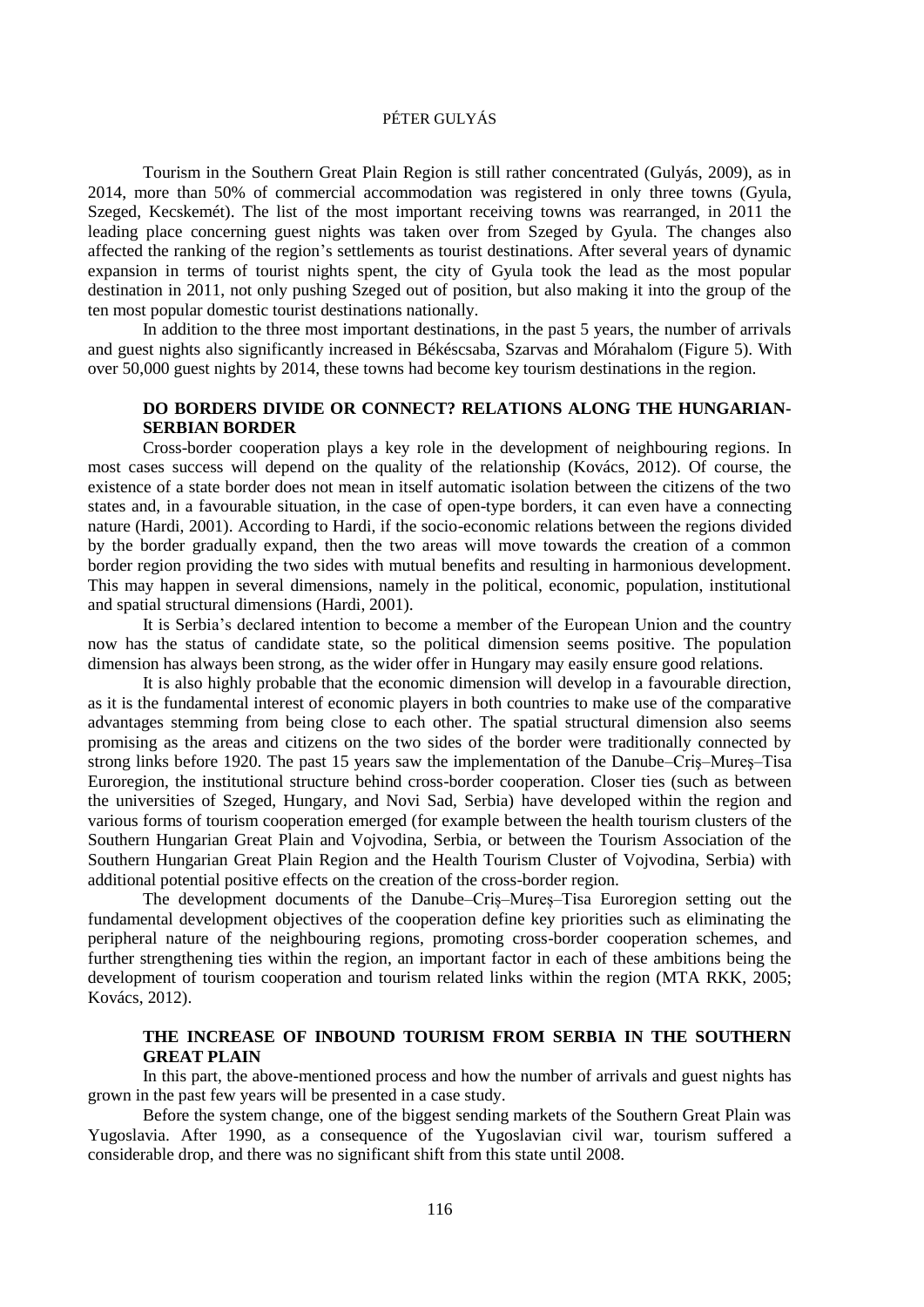

**Figure 5.** *Tourist-receiving towns of major importance in the Southern Great Plain Region, 2014* Source: Central Statistical Office, the author's calculation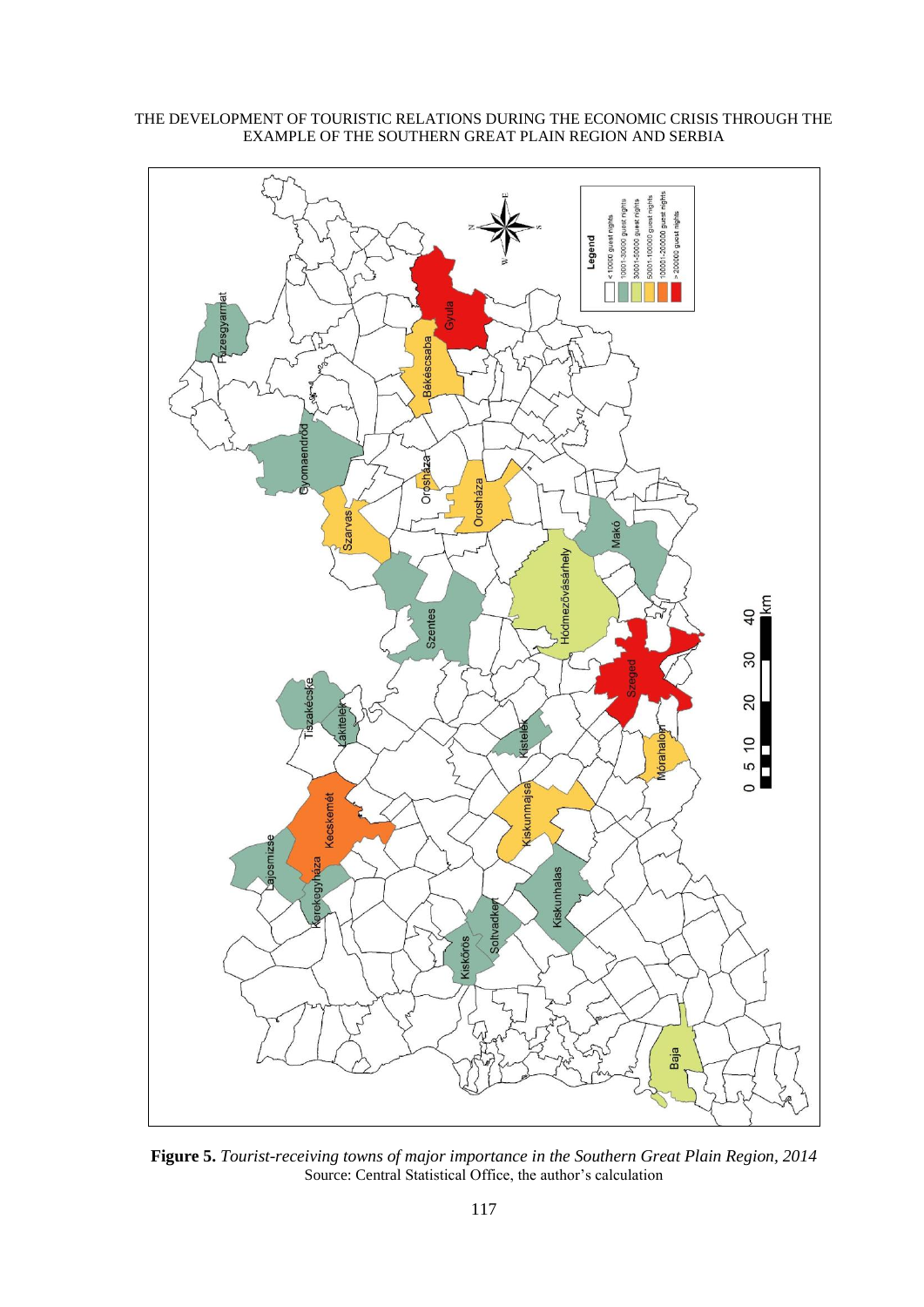As one of the results of the crisis, however, tourism actors increasingly started to realise that as result of the crisis, the travel distances had shortened and the significance of the nearby neighbouring countries among the sending markets had suddenly increased. In geographical terms, the closest country to the Southern Great Plain Region is Serbia, where the attitude to and image of Hungary, and especially that of the Southern Great Plain, is still positive due to the close relations of earlier decades (MT Zrt., 2013). It seemed reasonable, therefore, to take into serious consideration our southern neighbour as a tourist-sending market that can easily be reconquered.

All the more so, since – as mentioned earlier – the visa requirement for EU countries, a measure seriously hindering tourism, was lifted in December 2009 for citizens of Serbia, a candidate country for EU membership. This favourable turn provided with the help of targeted marketing a good opportunity for a number of Serbian tourists to visit Hungary, and particularly the Southern Great Plain, in a brief span of time.

The marketing activity in Serbia started with professional coordination measures carried out by the Southern Great Plain Marketing Directorate of Magyar Turizmus Zrt. (Hungarian Tourism Ltd.). As a first step, it began by revitalising the network with the professional partners in Vojvodina Province neighbouring Hungary and, then, in the more southern parts of Serbia, in Belgrade and its surroundings. Following the favourable reception experienced during professional meetings, the next step was carrying out tourism marketing activity aimed at the larger public. As experiences showed that in Serbia the traditional marketing instruments (exhibitions, publications, study tours, TV coverage) are more efficient and reach more people than the more modern ones, these were applied first and, as the statistical data show, successfully. Later, internet based marketing (websites, social media) and appearances in events and programmes in department stores were also added to supplement the traditional marketing methods.

As result of these particular marketing activities and cooperation, from 2010 on, year by year, the number of nights spent by visitors from Serbia has been considerably growing and, in 2014, it exceeded 31,000. Our southern neighbour has obtained the distinguished third place among the most important foreign sending markets in the Southern Great Plain Region.



**Figure 6**. *Growth in the number of guest nights spent by Serbian visitors in the Southern Great Plain, 2008-2014*

Source: Central Statistical Office, the author's calculation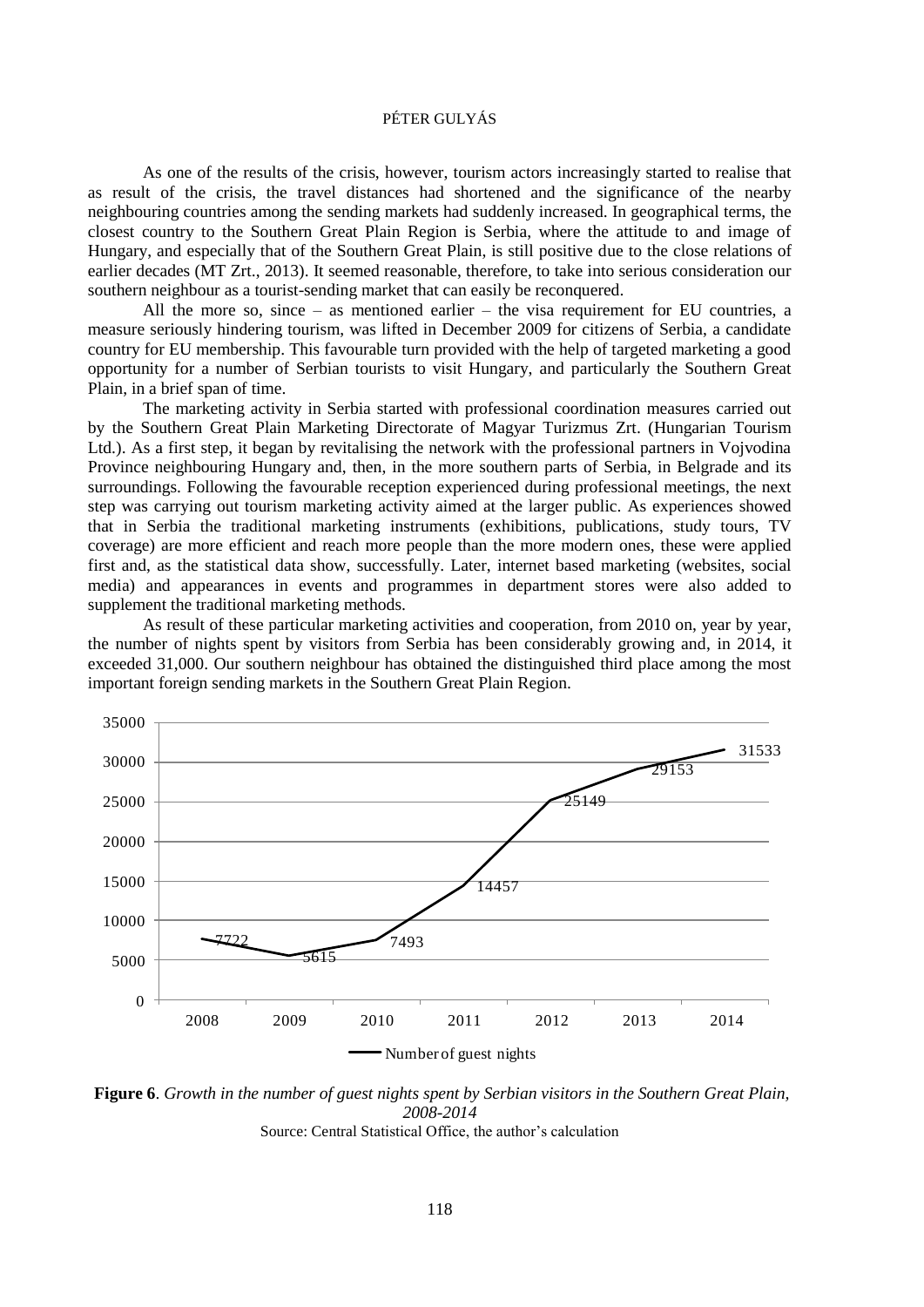At first, the main hosting places were Szeged and Mórahalom, located less than 10 km from the border. In the case of Mórahalom, it is undoubtedly the thermal bath, while in the case of Szeged, the entertainment, recreation and shopping facilities provided by the city, which make them attractive (shopping tourism, which does not generate visitor nights, is also significant in the town). Within a short time, arrivals and guest nights from Serbia grew significantly in Gyula, which was a very popular destination 20-30 years before, where obviously the main attractions are the spa and the historic milieu of the town. The number of Serbian tourists and guest nights spent by them is also growing in Kiskunmajsa, another spa town relatively close to the border.

Apart from the above destinations, there is a high potential to further increase the number of Serbian arrivals and guest nights in other spa resorts of the region, such as Orosháza-Gyopárosfürdő, and also Baja, Hajós, Kalocsa, and Kiskunhalas, which are all close to the border.

#### **CONCLUSIONS**

The favourable trends and tendencies described above buttress the assumption that tourism relations and cooperation established in the Hungarian-Serbian border region provided good grounds for the significant growth in the number of visitors. Moreover, this happened at a time – during the world economic crisis – when almost all other sending markets declined. It has become obvious that by understanding the processes in the real economy and with proper creativity and commitment, the number of arrivals and guest nights may be increased even during a period of crisis through strengthening cross-border tourist relations. The favourable trends witnessed in the field of tourism may serve as an example also for other segments of the region's economy and may drive the activity of socio-economic actors towards strengthening cross-border cooperation. All this may be further promoted by Serbia getting closer to the European Union and by the funds enhancing cross-border cooperation (e.g. IPA), so that the region may be developed in an integrated and EU compatible way.

#### **REFERENCES**

- BARANYI, B. (2009), *Paradigmaváltás a határon átnyúló kapcsolatokban* [A Paradigm Change in Cross-border Relations], Tér és Társadalom, no. 2, pp. 25-43.
- CZIMRE, K. (2012), *Eurorégiók: Válaszlehetőségek a határok szerepének változására* [Euroregions: Possible Answers to the Changes in the Role of Borders], in: VI. Magyar Földrajzi Konferencia és Geográfus Doktoranduszok Országos Konferenciájának Tanulmánykötete Szeged, pp. 108-120.
- GOMI, KFT. [GOMI Rendezvényszervező és Kereskedelmi Kft.] (2009), *A válság hatása az idegenforgalom és a közlekedés, valamint a vasúti személyszállítás kapcsolatára* [The Impact of the Crisis on the Relationship between Tourism and Transport, and Passenger Rail Transport], Budapest.
- GULYÁS, P. (2009), *A Dél-Alföld turizmusának főbb jellemzői* [The Main Characteristics of Tourism in the Southern Great Plain], in: Nagy G. (ed.), Kárpát-medence régiói – Dél-Alföld, Magyar Tudományos Akadémia Regionális Kutatások Központja, Pécs-Budapest, pp. 263-273.
- HARDI, T. (2001), *Néhány földrajzi elmélet alkalmazása a kárpát-medence határtérségeire és határ menti együttműködéseire* [Applying Some Geographical Theories to the Border Regions and Cross-border Cooperation in the Carpathian Basin], in: Geographical Conference, Szeged.
- KSH [Központi Statisztikai Hivatal] (2015), *Tourism and Catering*, statistical data of the Hungarian Central Statistical Office. Available from: http://statinfo.ksh.hu [Accessed 24 March 2015].
- KOVÁCS, A. D. (2012), *Területfejlesztési kihívások a szerb-magyar határmenti térségben* [Challenges in Territorial Development in the Serbian-Hungarian Cross-border Region], in: VI. Magyar Földrajzi Konferencia és Geográfus Doktoranduszok Országos Konferenciájának Tanulmánykötete Szeged, pp. 417-428.